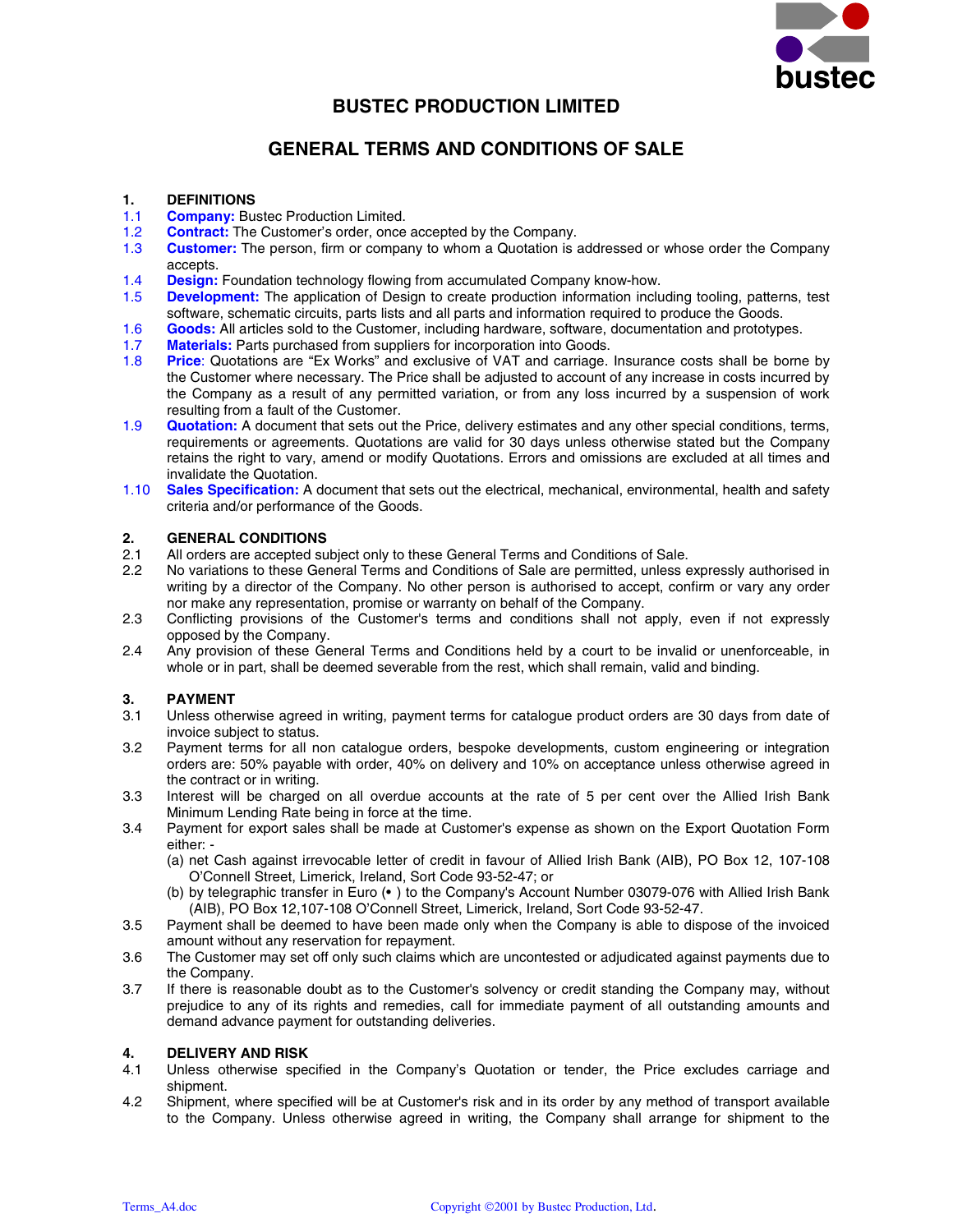

premises specified by the Customer in the order. Insurance is only effected when it is demanded by written order and it is charged to the Customer.

- 4.3 Subject to Condition 7, the risk in the Goods shall pass to the Customer upon delivery, which shall be deemed to have taken place when the Goods are loaded onto the tailboard of the delivery vehicle.
- 4.4 Any time or date for the despatch or delivery of Goods or for the completion of work, whether specified in the Company's Quotation or otherwise given by the Company shall be taken as an estimate made by the Company in good faith but shall not be binding upon the Company, either as a term of the Contract or otherwise. In no circumstances shall the Company be liable for any loss or damage sustained by the Customer in consequence of failure to deliver within such time or by such date.
- 4.5 The Company may deliver the Goods in instalments and invoice the Customer as if each instalment comprised a separate Contract upon the terms of these General Terms and Conditions.
- 4.6 If delivery of the Goods is delayed through any act or omission of the Customer the Company may put the Goods into storage at the Customer's risk and make a charge to the Customer equal to 2 per cent per month or part thereof of the invoice price of the Goods. In this event delivery of the Goods shall be deemed to have taken place when the Goods have been put into storage.
- 4.7 Where the Company has undertaken to install the Goods, the Customer shall at its expense provide all such installation space, environment, power points and other facilities, as the Company shall at any time reasonably require and any failure to do so shall be deemed as a failure to accept delivery.
- 4.8 If the Company is responsible for any delay for delivery, the Customer may either cancel the Contract after expiration of a reasonable extension of the delivery time granted in writing, or claim damages up to a maximum aggregate amount not in excess of 5% of the value of the undelivered Goods, PROVIDED THAT the Customer can prove that he suffered such loss as a result of the delay and PROVIDED FURTHER THAT ANY CLAIM IN EXCESS OF THE AMOUNT SET FORTH IN THE PRECEDING SENTENCE IS EXPRESSLY EXCLUDED.

# **5. VARIATIONS**

- 5.1 Agreed delivery schedules shall not be varied by either party without the prior written consent of the other and if varied the Contract Price shall be adjusted in accordance with the following rules, unless otherwise agreed.
- 5.2 On receipt of an amendment to contracted order which re-schedules all or part of the contracted order, the Company will within 2 weeks advise the Customer of the Price for re-schedule. If the advised Price or an amended form is not agreed by the end of the third week from amendment receipt, then the original Contract remains unchanged. Maximum period of original contracted order schedule delay is 6 months. The order will lapse thereafter and the provisions contained in 5.3 below will apply. The Company will calculate the re-schedule charge in accordance with the following scale of charges as a percentage of Goods contracted order price as follows: -
	- (a) finished Goods and work in progress within 3 months of amendment: at the rate of 2 per cent per month;
	- (b) work in progress beyond 3 months of amendment and materials on order: at the rate of 1 per cent per month.
- 5.3 On receipt of an amendment to contract order, which cancels all or part of the order, the Company will within 2 weeks halt production of all Goods, which are the subject of the cancellation. The Company will then count and price all material, work in progress and finished Goods. The Company will, where possible, cancel the supply of materials. The value of such materials cancelled less any cancellation charges will be reduced by 15 per cent and taken into account in the scale of charges below. The Company will calculate the price of the cancellation in accordance with the following scale: -
	- (a) Finished goods at contracted price;
	- (b) Work in progress at 90 per cent of contracted price;
	- (c) Materials in Kits at Kit cost + 30 per cent;
	- (d) Suppliers/sub contractors charges at invoice price + 15 per cent.

A single charge is then invoiced covering the cancellation or required months of delay. Additionally, there will be an administrative charge of 250 Euro or 2 per cent of order value (re-scheduled or cancelled) whichever shall be the greater.

#### **6. LOSS OR DAMAGE IN TRANSIT**

- 6.1 Where the Price includes carriage and shipment, the Company will repair or at its option replace free of charge within a reasonable time all Goods damaged or lost in transit, provided separate notices, in writing, are given both to the carriers and the Company within three days of receipt of the Goods followed by a completed claim in writing within five days of receipt of the Company's advice note. Where the Goods are accepted from the Carrier without being checked the Carriers Delivery Book must be signed, "NOT EXAMINED".
- 6.2 All Goods the subject of any claim for damage in transit or shortage in delivery shall be preserved intact as delivered for a reasonable period and at least seven working days after making the claim within which time the Company shall be at liberty to attend the Customer's works and investigate the complaint. The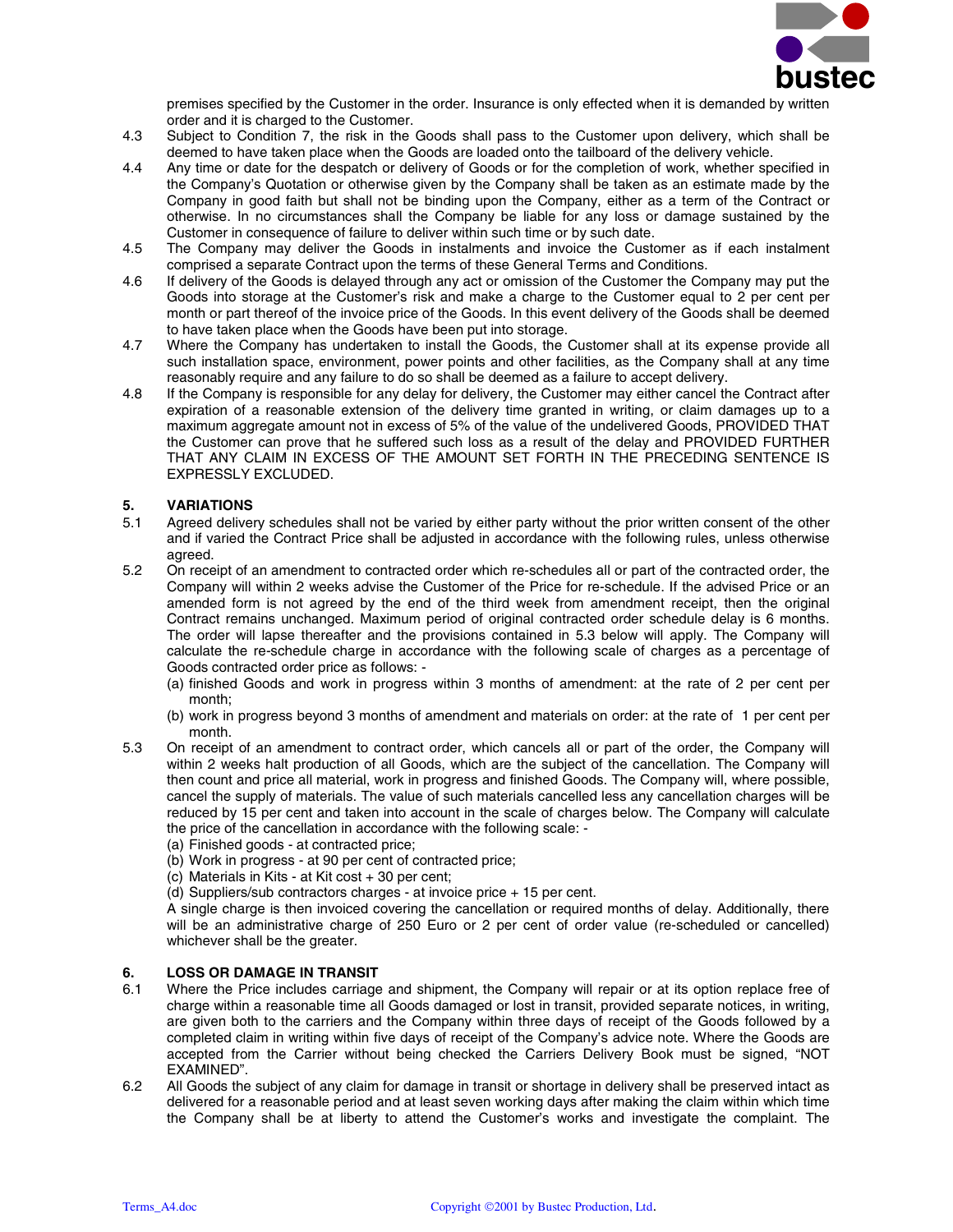

Customer shall not dispose of any damaged Goods without the Company's agreement.

6.3 Compliance by the Customer with each and every requirement of this condition 6 shall be a condition precedent to any right the Customer has to make a claim and any breach shall release the Company from any liability or obligation in respect of the claim or to investigate it. The acceptance by the Company of any belated notice or claim, or any action taken by the Company thereon, shall not constitute any waiver by the Company and shall be without prejudice to the Company's right to reject the claim on the grounds of noncompliance with this condition.

### **7. PACKING**

All packing, skips, drums and other packing materials marked "PROPERTY OF BUSTEC PRODUCTION LIMITED" or defined in the Contract are to be so returned to the Company in good condition, carriage paid, within one month, if not so returned they will be charged for.

# **8. LIABILITY FOR ACCIDENTS AND DAMAGE**

8.1 If the Company's personnel, agents or sub-contractors are working on the Customer's site for the purpose of the contract then the Company will indemnify the Customer against direct damage or injury to the Customer's property or person or that of others occurring during the course of such work caused by the negligence of the Company's personnel agents or sub-contractors; PROVIDED HOWEVER THAT THE COMPANY'S LIABILITY AND THE CUSTOMER'S RIGHTS TO SUCH INDEMNIFICATION ARE SUBJECT TO THE LIMITATIONS IN THE PROVISIONS OF CLAUSE 14 BELOW AND ARE FURTHER LIMITED TO THE EXTENT OF THE INSURANCE CARRIED BY THE COMPANY EXCEPT FOR LIABILITY FOR DEATH OR PERSONAL INJURY.

# **9. INSURANCE**<br>9.1 The Custome

The Customer at the request of the Company shall take out and maintain insurance to take effect after delivery and/or whilst the Company is on site, to include but not limited to third party liability, accidental damage and fire and shall procure the endorsement of the Company as joint insured with full waiver of subrogation.

#### **10. SAFETY**

Some of the Goods supplied by the Company may require additional safety covers and precautions, such Goods are labelled. However, because human error can occur, the Customer should acquaint its staff with any dangers and provide the necessary covers and precautions. Advice may be freely sought from the Company, if as a result of the coming into force after the date of the Company's tender or where the Company has made no tender, the acceptance of the Customer's order of any Act, Order, Regulation or By-Law or the discovery of any new health or safety requirement or precaution or for any other reason, additional protective or safety equipment or work should be required, the cost thereof will form an extra to the tender or contract Price.

#### **11. TITLE TO THE GOODS**

- 11.1 The Goods shall remain the sole and absolute property of the Company until such time as the Customer shall have paid to the Company the agreed Price together with any other monies due to the Company.
- 11.2 The Customer acknowledges that the Customer is in possession of the Goods solely as bailee for the Company, and until such time as the Customer becomes owner of the Goods the Customer undertakes to store them separately on his premises in a manner, which makes them readily identifiable as the Goods of the Company, and to furnish the Company with all relevant information and support the Company in securing its title to the Goods. The Customer shall notify immediately the Company if third parties assert claims, liens or charges which endanger the Company's title to the Goods.
- 11.3 The Customer's right to possession of the Goods shall cease if it, not being a company, commits an available act of bankruptcy or is in breach of the Contract or of any of these Terms and Conditions, or if it being a company is in breach of the Contract or of any of these Terms and Conditions or is unable to pay its debts for the purposes of the insolvency legislation applicable to it or has a petition presented for its winding up or passes a resolution for voluntary winding up or has a Receiver, Administrative Receiver or Administrator appointed over any of its assets or enters into a voluntary arrangement with its creditors the Company may for the purpose of recovery of its Goods enter upon any premises where they are stored or where they are reasonably thought to be stored and may repossess the same.
- 11.4 If reservation of title is not permitted by the law of the country to which the Goods are shipped the Company may demand for other equivalent security for outstanding payments, e.g. security interest, charge or guarantees.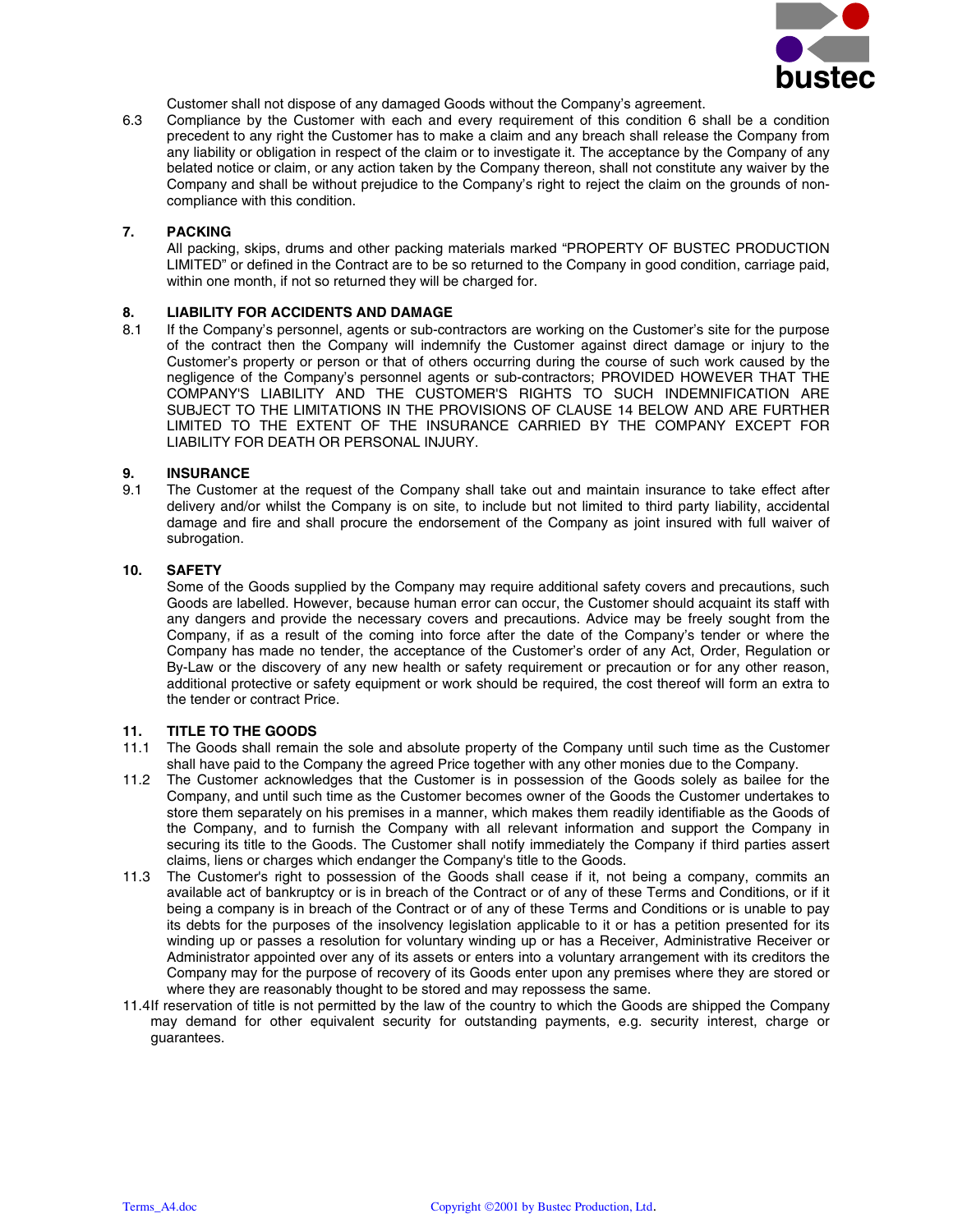

# **12. RIGHTS TO SOFTWARE**

Any software contained in the Goods is covered by the terms of the Company's software license agreement. Unless otherwise agreed in the software license agreement or in the Contract the customer is granted a non-exclusive, non-transferable license to use and display the copy of the software programme and of subsequent amendments on a single computer (CPU) in a single location and the Company remains the sole owner of the copyright.

#### **13. GENERAL DESCRIPTIVE MATTER**

All specifications, drawings and particulars or weights and dimensions submitted by the Company are approximate only and intended to give a general idea of the Goods described therein and shall not form part of the Contract. Unless supplied or approved, the Company undertakes no responsibility for sites or foundations or for any framework or support for machinery or for compliance with any local by-laws or statutory regulations or for the fulfilment of any special requirements the Customer is bound to observe.

#### **14. PERFORMANCE**

- 14.1 Unless any performance figures, tolerance or characteristics have been specifically warranted by the Company, in writing, in the form of its Sales Specifications, the Company shall be under no liability for failure to attain such figures. If performance figures, tolerances or characteristics obtained on any test provided for in the Contract are outside the acceptance limits the Customer will be entitled to reject the Goods, but before rejecting the Goods or taking legal steps to claim breach of contract the Customer will give the Company reasonable time and opportunity to rectify its performance. Save insofar as the Customer's stipulations are based on advice given by the Company in writing, the responsibility for ensuring that Goods are sufficient and suitable for its purposes rests upon the Customer.
- 14.2 Notwithstanding Clause 14.1 hereof, any Contract for Goods specified as subject to prototype approval is accepted only on the basis that it is conditional upon the production by the Company of a prototype which meets the Customer's requirements and if such Goods cannot be produced in the period specified in the Contract either party may forthwith cancel the Contract without any liability save that the Company shall be entitled to payment for the work it has done on a time and materials basis at its rates prevailing at the time of cancellation.
- 14.3 Unless specifically agreed by the Company, in writing, no performance inspection ("pre-acceptance") shall be undertaken prior to shipment of the Goods to the Customer. Any request for pre-acceptance must be made, in writing, prior to the acknowledgement of the Contract and accepted by the Company in writing. The Company reserves the right to make charges for pre-acceptance work not specifically agreed to prior to Contract acknowledgement at the rates prevailing at the time of pre-acceptance. The Company reserves the right to refuse any pre-acceptance requests made after Contract acknowledgement.
- 14.4 If the Customer waives an agreed pre-acceptance or does not attend the pre-acceptance the inspection and tests conducted by the Company shall be deemed to be acceptance. The Company may charge the Customer all additional costs resulting from a delay of pre-acceptance work for reasons beyond the Company's reasonable control.
- 14.5 In any event the Goods shall be deemed to be accepted by the Customer when the are in service.
- 14.6 Acceptance may not be refused for minor defects without relief to the Company from any obligation to remedy such defects.

#### **15. SAMPLES**

The Customer is liable to pay the full price of any samples supplied by the Company to the Customer. The charge will be waived if the samples are returned in full working order and in reasonable condition within one month of delivery to the Customer PROVIDED ALWAYS THAT

- (a) the Customer has carried out such acts of maintenance as the Company specifies, and
- (b) the Customer ensures that only skilled operators fully trained in the use of the same use the samples, and
- (c) the Customer does not allow anyone to tamper or interfere with the samples.

#### **16. WARRANTY AND LIABLITY**

- 16.1 Any defects which under proper use appear in the Goods within a period of 12 months after delivery and are due to faulty materials, workmanship or design (other than a design provided or specified by the Customer) shall be made good by the Company, either by repair or at the Company's option by replacement, provided the Company is notified in writing within seven days of the date of such defects appearing and the Goods or the defective parts thereof are returned to the Company or where in the Company's sole discretion this is not practical are made available for inspection by the Company. The Customer shall pay the cost of carriage of the returned goods or parts, the Company will deliver replaced Goods or parts to the Customer free of charge.
- 16.2 THE COMPANY'S LIABILITY UNDER THIS CONDITION SHALL BE IN LIEU OF ANY OBLIGATION IMPLIED BY LAW AS TO THE QUALITY OR FITNESS FOR ANY PURPOSE OF THE GOODS AND SAVE AS PROVIDED IN THIS CONDITION THE COMPANY SHALL BE UNDER NO LIABILITY,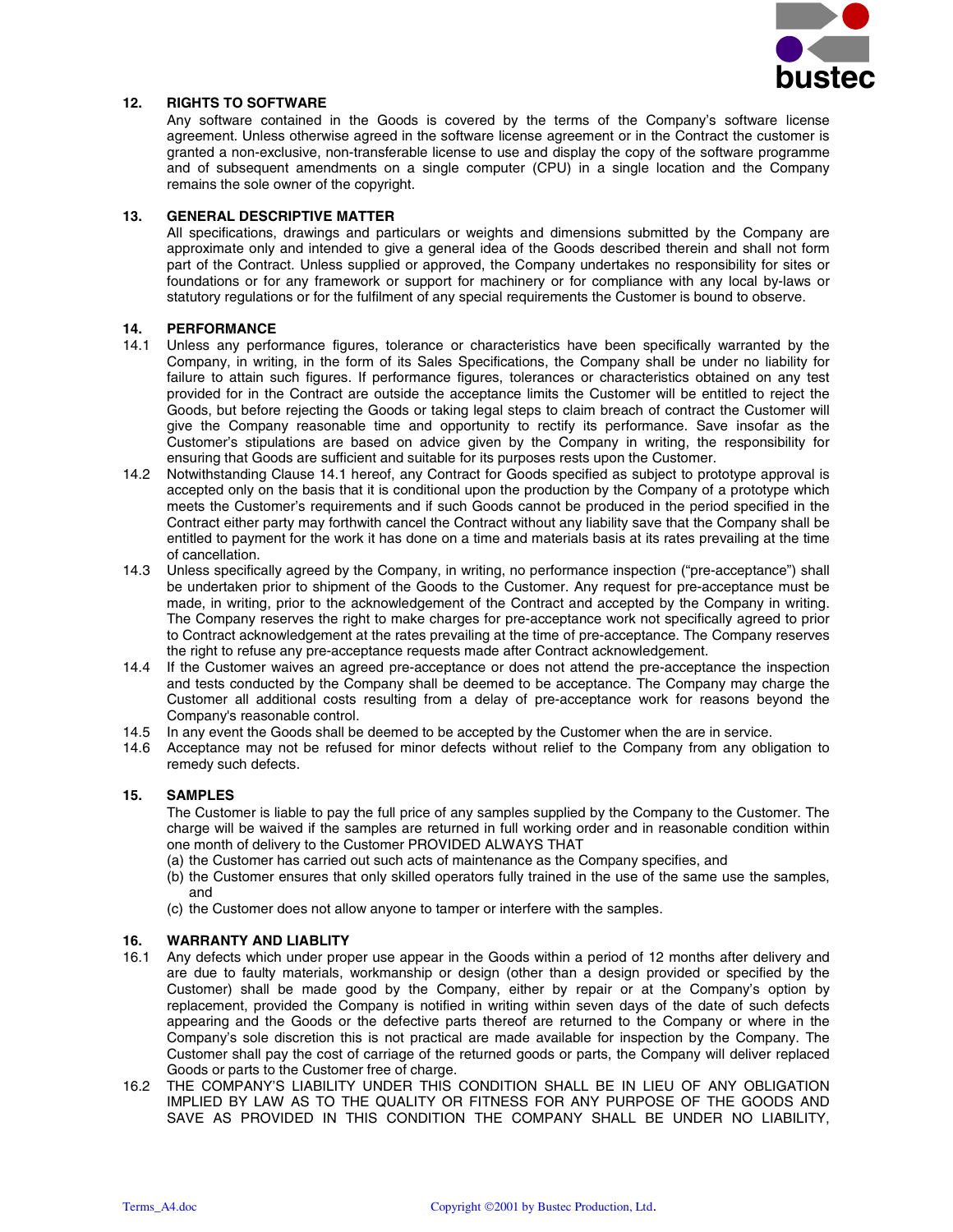

WHETHER IN CONTRACT, TORT OR OTHERWISE, IN RESPECT OF ANY DEFECTS IN THE GOODS OR FOR ANY INJURY, LOSS OR DAMAGE RESULTING FROM SUCH DEFECTS OR FROM ANY WORK DONE IN CONNECTION THEREWITH.

WITHOUT PREJUDICE TO THE GENERALITY OF THE FOREGOING EXCLUSION THE COMPANY SHALL NOT IN ANY CIRCUMSTANCES BE LIABLE FOR ANY CONSEQUENTIAL LOSS OR DAMAGE SUFFERED BY THE CUSTOMER, INCLUDING ANY LOSS OF USE, LOSS OF CONTRACTS OR LOSS OF PROFITS.

THE COMPANY SHALL BE UNDER NO LIABILITY FOR THE NEGLIGENCE OF THE COMPANY, ITS EMPLOYEES, SERVANTS, AGENTS, SUB-CONTRACTORS OR OTHERS, EXCEPT LIABILITY FOR DEATH OR PERSONAL INJURY RESULTING FROM NEGLIGENCE.

- 16.3 Notwithstanding the foregoing, the Company shall be under no liability:-
	- (a) in respect of any defects which appear under proper use within a period of 12 months after delivery if the Customer fails to adhere strictly to the terms of payment provided for or referred to herein; or
	- (b) if the Goods have not been used or maintained reasonably or properly by skilled operators and with materials approved by the Company: or
	- (c) if the defective Goods or parts thereof have not been despatched within 14 days of notification of the defect to the Company at the expense of the Customer; or
	- (d) if the Goods were sold as second-hand or reconditioned or ex-demonstration; or
	- (e) when the Customer has not given to the Company written notice of loss or damage in transit within 7 days after the Company's advice note, invoice or other notification of the despatch of the Goods in case of non-delivery or within 7 days after delivery of the Goods in any other case and where the Goods are transported by an outside freight carrier the Customer has not complied in all respects with the freight carrier's conditions of carriage by notifying claims for loss or damage in transit; or
	- (f) if any seal or identification label attached to the Goods is removed, broken or tampered with.
- 16.4 Any repairs or adjustments not performed or authorised in advance by the Company shall cancel the warranty and any guarantees and release the Company from further responsibility.
- 16.5 In the case of Goods not of the Company's manufacture the Customer is entitled only to the benefit of any guarantee or warranty given to the Company in respect thereof insofar as the Company is entitled to assign the same. In any event the Company's liability shall not exceed the amount recovered by the Company from the manufacturer concerned.
- 16.6 Any software contained in the Goods is covered by the terms of the Company's software license agreement and any software forms part of this warranty only to the extent of the limitations and liabilities contained therein. Only software defects which can be reproduced at any time are considered defects covered by warranty.

Any claim based on data loss or alteration is admitted only if the Customer has performed a data back-up in a machine-readable form at intervals adequate to the application concerned, but not later than at the end of the day on which the software was used which permits the restoration of all data lost or altered with reasonable expenditure.

16.7 The Company's total liability for any one claim shall not exceed the contract price.

#### **17. DESIGN OWNERSHIP AND COPYRIGHTS**

- 17.1 Unless otherwise expressly agreed in writing the Company owns all rights to the Design, tooling, Goods manufacture and future Developments. The Company's rights will not be reduced in any way by the Customer's payment of Design, Development, engineering, software tooling or any other charges in whole or in part.
- 17.2 All estimates, Designs, drawing plans or models prepared by the Company remain the Company's property and are copyright. They must not in whole or in part be copied or otherwise made use of by or be copied to any other party, without the Company's prior written consent.

# **18. TRADEMARKS**

Bustec $^{\circledR}$  and ProDAQ $^{\circledR}$  are registered trademarks of the Company. The Customer may not change the appearance of the Goods to allow him or any other third party to appear to be the manufacturer of the Goods and shall not remove or allow to be removed the registered trademarks, or affix his own trademarks to the Goods.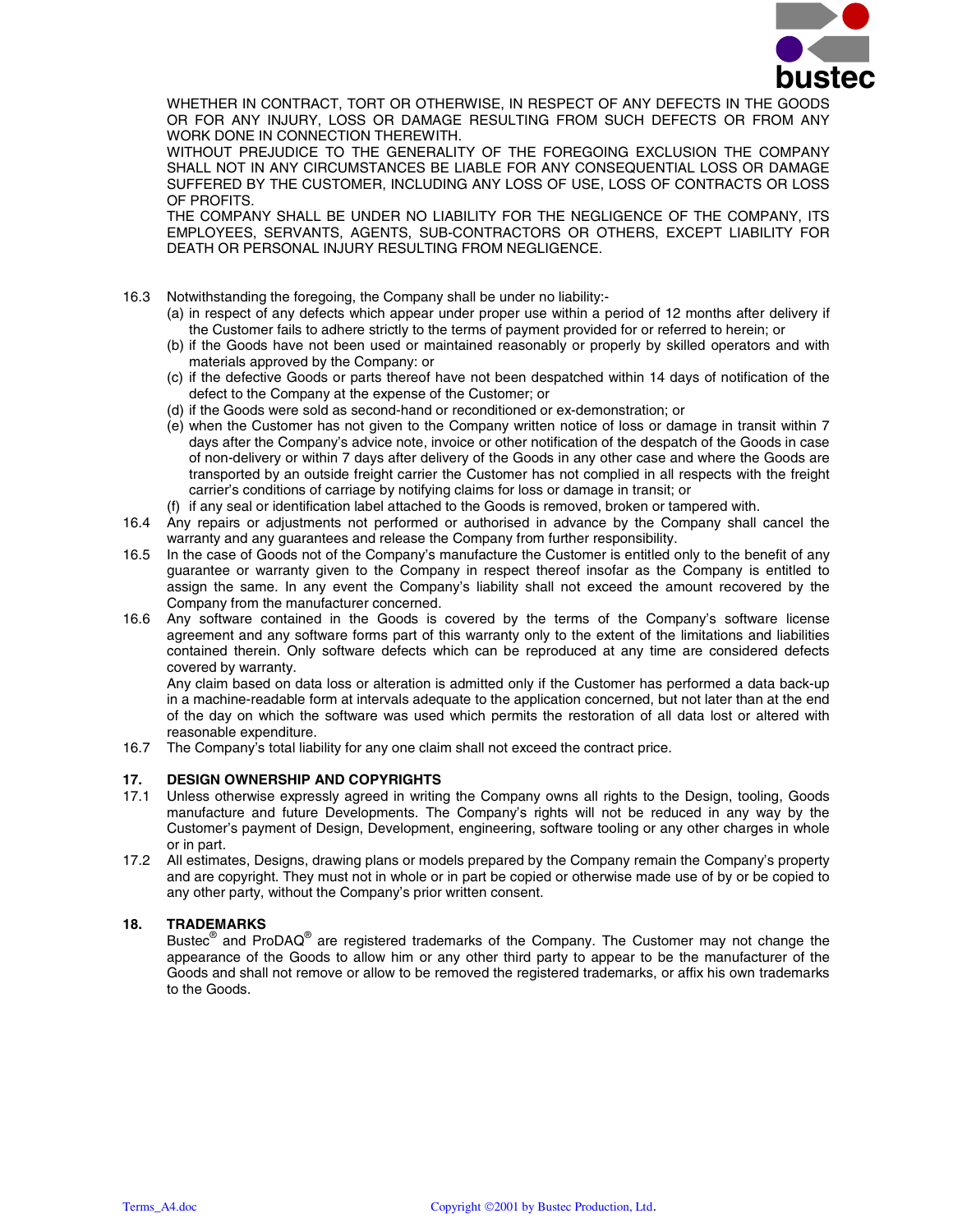

# **19. PATENTS**

- 19.1 Should claims for infringement of industrial property or copyright (the "Rights) be made against the Customer arising from his use of Goods delivered by the Company the Company will defend the Customer against such claims and pay costs and/or damages either adjudicated or allowed by the Company to the owner of such Right; PROVIDED THAT the Customer notifies the Company immediately in writing of any such claim and that all defences and measures to reach a settlement out of court are reserved by the Company. Subject to these conditions the Company will use its best endeavours to obtain the right to continue to the use of the Goods. In the event this is not possible by any reasonable means, the Company shall at it's sole discretion and expense either modify, or replace the Goods, so as to remove the infringement or take the Goods back and refund the purchase price after adjustment for the age of the Goods at the time. Any liability by the Company out of any such claim is limited to the purchase price of the Goods. ANY FURTHER OR OTHER RIGHT, CLAIM AND REMEDY OF THE CUSTOMER ARISING OUT OF SUCH INFRINGMENT ARE EXPRESSLY EXCLUDED.
- 19.2 The Customer shall indemnify the Company against all damages, penalties, costs and expenses to which the Company may become liable in the supply of any Goods or in the execution of any works in accordance with Customer's specification involving any infringement of a registered design, patent or copyright or other industrial property.

#### **20. LICENCES**

Any license required to enable the Customer to acquire or the Company to sell or supply to the Customer shall be obtained by the Customer.

#### **21. EXPORT LICENCE**

If the Goods are subject to an export license and such license is refused the Contract shall be deemed void.

#### **22. SUB-CONTRACTING**

The Company reserves the right to assign or sub-contract the Contract or any part thereof.

#### **23 TERMINATION**

- 23.1 Without prejudice to other remedies and accrued rights the Company shall have the right forthwith to terminate the Contract and to claim for any resulting losses or expenses if the Customer commits a breach of this or any other Contract with the Company and fails to remedy the breach within a reasonable time of a written notice to do so.
- 23.2 If for any reason the Company shall receive directions by a Government Department as to the disposal of the Company's Goods of the type, kind or category within the Contract and in the Company's opinion such directives shall prevent or hinder the fulfilment by the Company of the Contract then the Company may at any time, by notice in writing to the Customer, cancel the Contract in whole or in part.

#### **24. INSOLVENCY OF THE BUYER**

If the Customer (being a company) has a petition presented for its winding-up or passes a resolution for voluntary winding-up otherwise than for the purpose of a bona fide amalgamation or reconstruction or compounds with its creditors or has a receiver or administrative receiver or administrator appointed of all or any part of its assets or (being an individual) becomes bankrupt or insolvent or enters into any arrangements with creditors or takes or suffers any similar action in consequence of debts or carries out or undergoes any analogous act or proceedings under foreign law then (i) the Company has: -

- (a) a lien on the Goods together with a general lien in any other goods belonging to the Customer so long as the Company is in possession of them;
- (b) a right of stoppage in transit;
- (c) a right of resale, and
- (d) a right to suspend further deliveries of Goods;

and (ii) the Company shall be entitled to treat the Contract as repudiated by the Customer and to invoice for any work in progress at the date of repudiation.

#### **25. FORCE MAJEURE**

If the performance of the Contract or any obligation under it is prevented, restricted or interfered with by reason or circumstances beyond the reasonable control of the party obliged to perform it, the party so affected upon giving prompt notice to the other party shall be excused from performance to the extent of the prevention, restriction or interference but the party so affected shall use its best efforts to avoid or remove such causes of non-performance and shall continue performance under the Contract with the utmost despatch whenever such causes are removed or diminished.